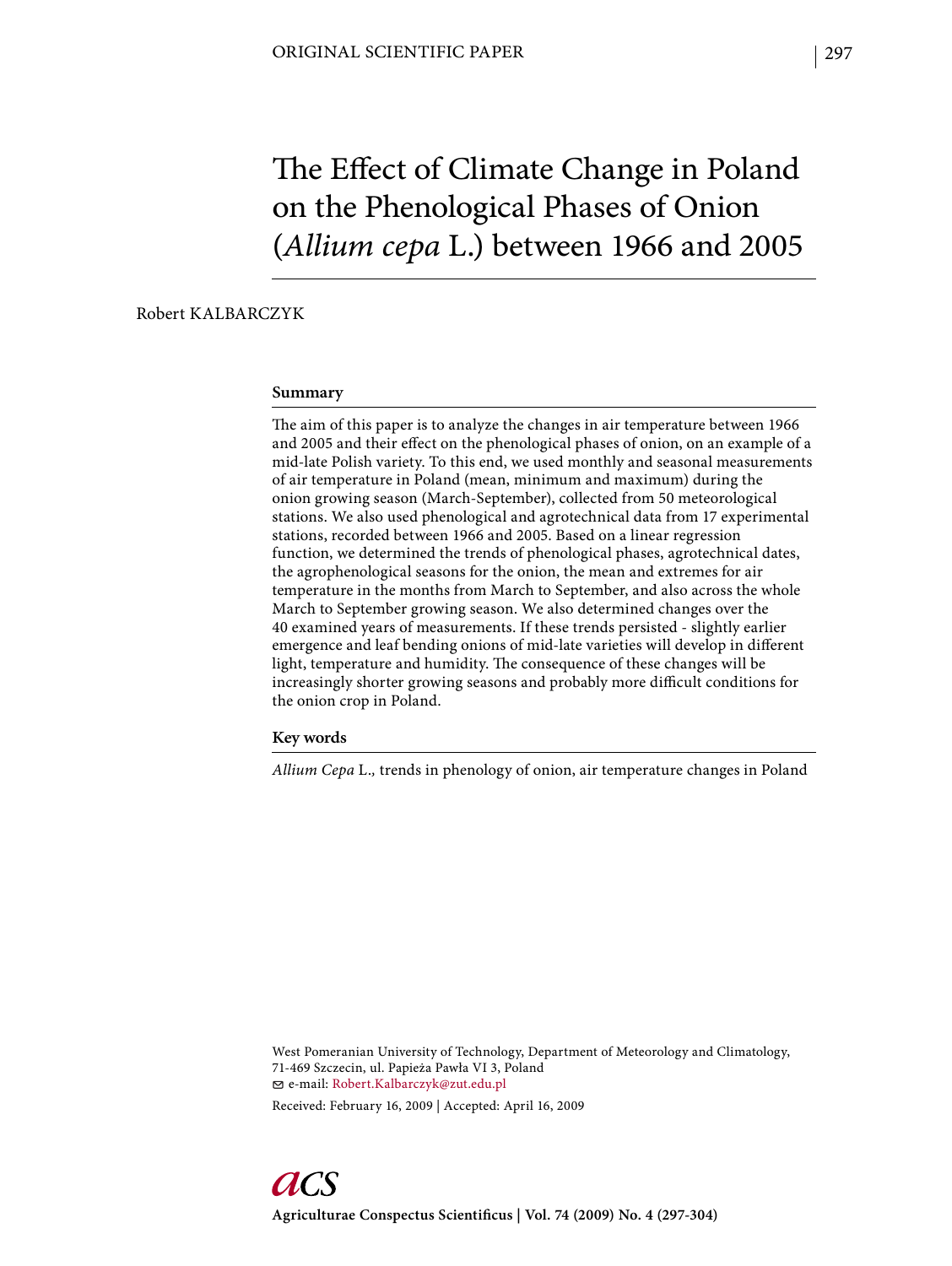## **Introduction**

At the end of 20th century and the beginning of the 21st century, various reports confirmed rapid changes in air temperature both in Europe and in the rest of world. An increase in the monthly air temperature, measured by meteorological stations, was confirmed by Knight and Staneva (2002), Ventura et al. (2002), Chmielewski et al. (2004) and others, and in Poland by Lorenc (2000), Kożuchowski and Żmudzka (2002), Michalska and Kalbarczyk (2005) and Kożuchowski and Degirmendžić (2005). Climate change, apart from empirical data measured at meteorological stations, is confirmed by local and global climate models, satellite pictures of the Earth's surface, dendroclimatic surveys (Feliksik et al., 2005; Kuchar, 2005; Schröder et al., 2006; Wu et al., 2007; Szwejkowski et al., 2008) and examinations of snow, ice and ice cores (Masson et al., 2000; Kozlov and Berlina, 2002).

Air temperature is one of the most important meteorological elements, deciding the rate of a plant's growth and development (Sysoeva et al., 1997; Scheifinger et al., 2003; Chmielewski et al., 2005). The sensitivity of a plant to air temperature changes with the plant's age, and may also be slightly modified by some agrotechnical operations (Kalbarczyk and Kalbarczyk, 2004). The oscillations of air temperature in consecutive years modify the plot of phenological phases and thus influence the size and quality of crops. An increase in air temperature accelerates the occurrence of phenological phases in plants and may shorten the length of the growing season (Chmielewski et al., 2004; Kalbarczyk, 2006; Lobell et al., 2007; Wang et al., 2008; Xiao et al., 2008). Onion, a plant with relatively late ripening, is especially sensitive to weather conditions during emergence and leaf bending, which to a great extent affects the crop yield. In the climatic conditions of Poland, the mean time of a growing season is 145 days, with emergence observed 30 days after sowing, and the beginning of leaf bending after 120 days (Kalbarczyk, 2008). Publications on the effect of climate change on the plot of phenological phases are still not sufficient for full understanding of the process (Ahas et al., 2000; Menzel, 2000; Dalezios et al., 2002; Mazurczyk et al., 2003; Chmielewski et al., 2004; Tao et al., 2006) and there have been no such surveys concerning field vegetables, such as the onion.

Therefore the aim of this paper was to analyze changes in air temperature from 1966 to 2005 and their influence on the phenological phases of onion, using an example of Polish mid-late varieties.

#### **Material and methods**

This paper uses measurements from 50 stations of the Polish Institute of Meteorology and Water Management, covering the monthly air temperature (mean, minimum and maximum) in Poland from March to September, and across the whole season between March and September, from 1966 to 2005. Air temperature data was read from Agrometeorological Bulletins (1966-2002) and Bulletins of the State Hydrological and Meteorological Service (2003-2005), made partly available by the Polish Institute of Meteorology and Water Management in Warsaw. The temporal structure of air temperature (mean, minimum, maximum) between 1966 and 2005 was described statistically using mean (x), standard deviation (S), minimum (Min) and maximum (Max), linear trend, and also deviation from the mean for the standard period between 1966 and 1985 (ΔTa). Temperature changes per decade were calculated using linear regression equations for dependencies between the mean, minimum, and maximum air temperatures based on measurements from the 50 stations of the Polish Institute of Meteorology and Water Management.

This paper also uses the results of phenological observations of the field onion, carried out by 17 Polish experimental stations of the Research Center for Cultivar Testing (COBORU) between 1966 and 2005 (except 2003 when no observations were made). The phenological observations covered the end of emergence (Ee) and the beginning of leaf bending (Blb). This paper also uses agrotechnical dates, concerning sowing (Sg) and harvest (H). In order to standardize the onion development terms, each phase determined according to COBORU was also described on a BBCH numerical scale that is used by EU countries, using a key for the determination of phenological phases of mono- and dicotyledonous (Meier, 2001).

Information was collected for the most common mid-late varieties that were examined in a given year, which became a group standard for the described plant. Experiments between 1966 and 2005 were carried out on typical soils for onion cultivation: wheat complexes very good and good, and a very good rye complex. Full fertilization with manure was used, 30-50 t·ha-1, which was ploughed in autumn; mean mineral fertilization in spring was 370 kg per ha with 120 kg N, 80 kg  $P_2O_5$ , and 170 kg K<sub>2</sub>O.

The temporal structure and deviations from the long-term mean of agrotechnical and phenological dates for the examined plant were calculated in the same manner as for air temperature. We used a single regression analysis to determine how the times of emergence and leaf bending depended on the mean air temperature before their occurrence, and in order to determine respective linear trends for the phenological phases, agrotechnical dates and agrophenological seasons in 1966-2005. The parameters of the regression function were determined using the least square method. A hypothesis on the significance of the regression, i.e. the correlation coefficient, was examined with an F-Snedecor's test, and the significance of regression coefficients using a Student's t-test. Matching of the regression function to the empirical data was examined using the correlation coefficient (*r*) (Sobczyk, 1998).

## **Results**

## **Variability of mean, minimum and maximum air temperature**

From 1966 to 2005, the mean air temperature in Poland in the growing season of mid-late onion varieties (March-September) was 12.50C, and ranged from 10.70C in 1980 to 14.3 $^0$ C in 2002 (Table 1, Fig. 1). The coolest month of the ex-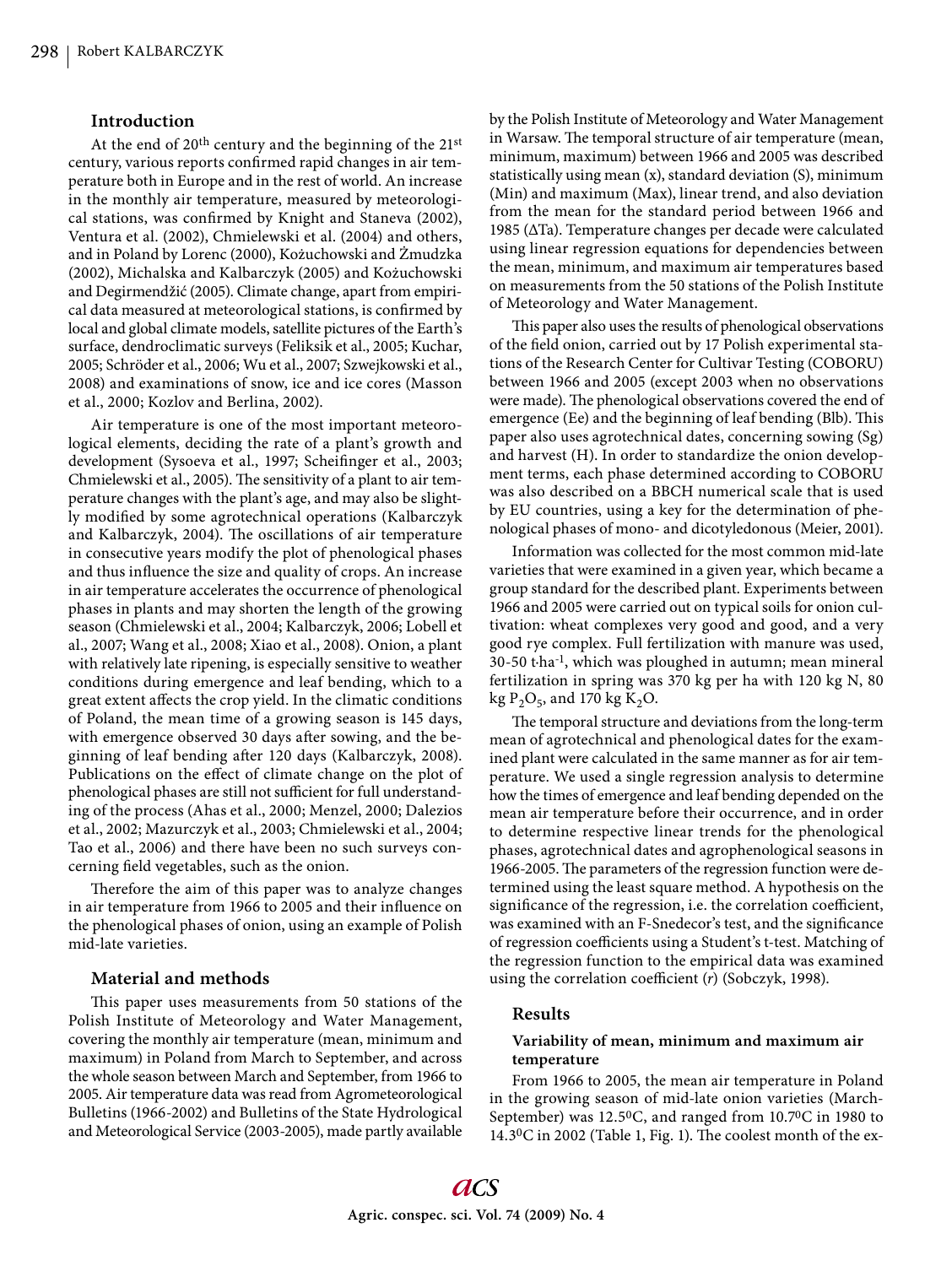March-September

1975 1978 1981

| Table 1. Statistical parameters and linear trend of average         |  |
|---------------------------------------------------------------------|--|
| season and monthly air temperature (in ${}^{0}C$ ) in Poland, 1966- |  |
| 2005                                                                |  |

| Season/month | X                   |                 | S   | Min    | Max  | Trend                |
|--------------|---------------------|-----------------|-----|--------|------|----------------------|
|              | $1966-$<br>$1985^a$ | $1966-$<br>2005 |     |        |      | $(^{0}C$ per decade) |
| March-       | 12.2                | 12.5            | 0.8 | 10.7   | 14.3 | $0.26**$             |
| September    |                     |                 |     |        |      |                      |
| March        | 2.6                 | 2.7             | 2.2 | $-2.7$ | 7.1  | $0.2$ n.s.           |
| April        | 7.0                 | 7.6             | 1.3 | 4.9    | 11.6 | $0.49***$            |
| May          | 12.8                | 13.1            | 1.5 | 9.3    | 16.3 | $0.32*$              |
| June         | 15.9                | 16.0            | 1.1 | 14.0   | 18.5 | $0.09$ n.s.          |
| July         | 17.3                | 17.7            | 1.5 | 14.7   | 21.0 | $0.35*$              |
| August       | 17.0                | 17.5            | 1.2 | 15.1   | 20.6 | $0.42***$            |
| September    | 13.1                | 13.1            | 1.4 | 10.3   | 16.0 | $0.02$ n.s.          |

X – mean (average of 50 stations from the Institute of Meteorology and Water Management), <sup>a</sup> standard period, S - standard deviation, Min - minimum, Max maximum. Trends are significant with \*P<0.10, \*\*P<0.05, \*\*\*P<0.01, n.s. - nonsignificant.

March-September Ta = 0.026Y - 39.62 r = 0.38\*\* 10 11 12 13  $14$ 15 1966 1969 1972 1975 1978 1981 1984 1987 1990 1993 1996 1999 2002 2005 Year Ta $(0)$ -3 -2 -1 0 1 2 3 1966 1969 1972  $\Delta$ Ta ( $^{\circ}$ C)

April

Year

 $Ta = 0.049Y - 89.77$  $0.43***$ 

Ta (0C)

1966 1969 1972 1975 1978 1981 1984 1987 1990 1993 1996 1999 2002 2005 amined season was March, with an average of 2.70C, and the hottest was July with an average of  $17.7$ <sup>0</sup>C. The extremes of air temperature over the whole growing season ranged from (mean minimum) -11.60C in March to 5.00C in July, and (mean maximum) from 16.50C in March and 30.50C in August (Table 2). The greatest fluctuations in air temperature were observed for March, with the mean standard deviation equal 2.20C, standard deviation for mean minimum 4.70C, and for mean maximum 3.50C.

In the March-September season, we observed a significant increase in mean air temperature, with a linear trend of 0.260C per 10 years (*r* = 0.38, *P*<0.05), which over 40 years amounted to around 1.00C (Table 1, Fig. 1). In the analyzed seasons we also observed a significant increase in the mean maximum air temperature by about 2.70C over the entire examined period of 1966-2005 (Table 2). In the season of March-September, the mean temperature was the same as





-5 -4 -3 -2 -1 0 1 2 3 4 5

ǻTa (0C)

1966 1969 1972 1975 1978 1981

**a**cs **Agric. conspec. sci. Vol. 74 (2009) No. 4**

Average season  $(Ta_{03-09})$ and monthly  $(Ta_{04}, Ta_{08})$ air temperature for Poland, 1966-2005, left: season or monthly means, right: anomalies compared to the 1966-1985 standard period.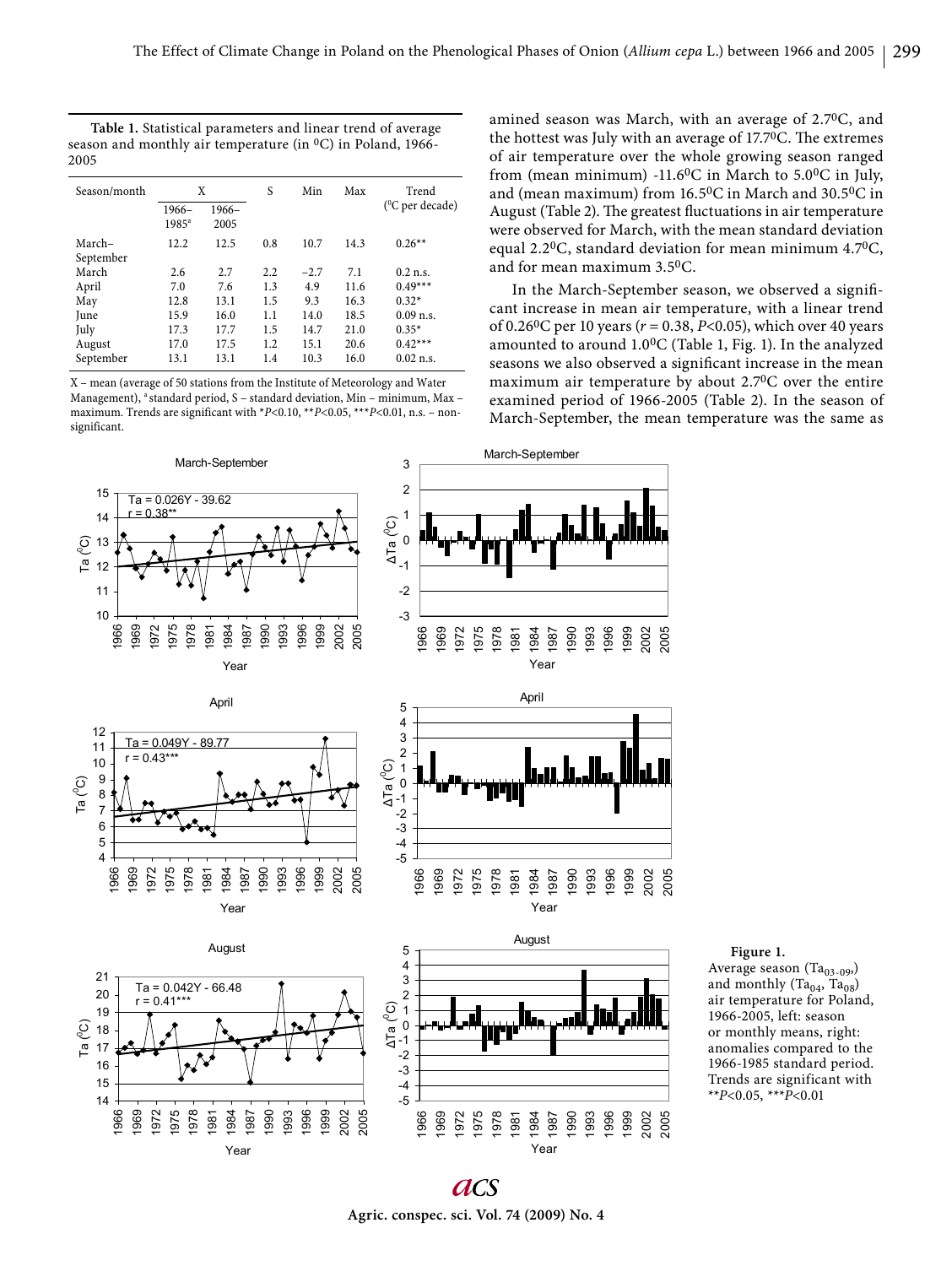| Month     | Air<br>temperature | X                | S   | Min     | Max    | Trend<br>$(^0C$ per decade) |
|-----------|--------------------|------------------|-----|---------|--------|-----------------------------|
| March-    | a                  | $-11.8$          | 4.4 | $-24.3$ | $-6.3$ | $0.57$ n.s.                 |
| September | b                  | 31.7             | 1.6 | 28.0    | 36.2   | $0.67***$                   |
| March     | a                  | $-11.6$          | 4.7 | $-24.3$ | $-5.2$ | $0.59$ n.s.                 |
|           | b                  | 16.5             | 3.5 | 7.4     | 22.7   | $0.11$ n.s.                 |
| April     | a                  | $-6.5$           | 1.5 | $-9.4$  | $-3.2$ | $0.12$ n.s.                 |
|           | b                  | 2.2              | 2.6 | 18.2    | 28.4   | $0.39*$                     |
| May       | a                  | $-2.0$           | 1.7 | $-5.6$  | 2.1    | $0.26$ n.s.                 |
|           | b                  | 26.8             | 2.0 | 22.3    | 30.3   | $0.35*$                     |
| June      | a                  | $2.2\phantom{0}$ | 1.8 | $-1.8$  | 6.6    | $0.33$ n.s.                 |
|           | b                  | 29.2             | 2.0 | 25.7    | 34.1   | $0.25$ n.s.                 |
| July      | a                  | 5.0              | 1.4 | 2.5     | 9.6    | $0.45**$                    |
|           | b                  | 30.4             | 2.4 | 25.1    | 35.8   | $0.44$ n.s.                 |
| August    | a                  | 3.8              | 1.5 | 0.3     | 7.2    | $0.61***$                   |
|           | b                  | 30.5             | 2.0 | 26.9    | 36.2   | $0.59**$                    |
| September | a                  | $-0.6$           | 1.9 | $-4.8$  | 3.4    | $0.45*$                     |
|           | b                  | 25.8             | 2.2 | 21.0    | 30.0   | $-0.41$ n.s.                |

**Table 2.** Statistical parameters and the linear trend of mean minimum and maximum air temperature  $(0C)$  in seasons and individual months in Poland, 1966-2005

a – mean minimum temperature, b – mean maximum temperature. Other explanations see Table 1.

in the standard period (mean between 1966 and 1985) three times, only 12 times was it lower, and it was higher no less than 25 times. An especially intense increase in the mean seasonal air temperature in Poland was observed from the end of 1980s, and from 1988 almost all years were warmer than during the standard period (mean for 1966-1985). The only exceptions were 1993 (mean identical with the standard period) and 1996 (0.80C colder) (Fig. 1).

The increase in mean air temperature in Poland during the onion growing season was observed mainly in four months: April, May, July and August (Table 1). The greatest significant increases in the mean air temperature occurred in April (0.490C/10 years, *P*<0.01) and August (0.420C/10 years, *P*<0.01), and smaller ones in July (0.35<sup>0</sup>C/10 years, *P*<0.1) and May (0.320C/10 years, *P*<0.1). In March, June and September, the increase in mean air temperature was also positive but not statistically significant and ranged from only 0.02<sup>0</sup>C/10 years in September to  $0.2$ <sup>0</sup>C/10 years in March. A significant increase in monthly air temperature in Poland was confirmed not only by the mean air temperature, but also by the mean extrema (Table 2). An increase in the mean minimum air temperature was observed at the end of the onion growing season, in July (0.450C/10 years, *P*<0.05), August (0.610C/10 years, *P*<0.01) and in September (0.450C/10 years, *P*<0.1), and an increase in mean maximum in April (0.390C/10 years, *P*<0.1), May (0.350C/10 years, *P*<0.1) and August (0.590C/10 years, *P*<0.05).

Similar to the mean air temperature for the whole season March-September, the individual months from this season also showed a stronger increase in air temperature from the end of 1980s. In April, the mean air temperature was observed 27 times to be higher than the mean in the standard period, and of these, 19 were in the last twenty years (1986-2005) (Fig. 1). The greatest difference from the norm from  $1966$ -1985 was observed in 2000 (4.60C), and then in 1998 (2.80C).



**Figure 2.** Anomalies from the norm (average in 1966-1985) for the mean air temperature from March to September, and in some months of the examined season – those with the observed significant linear trend – in April, May, July and August (Poland)

In August, that is the month with an equally high increase in the mean air temperature as April, we observed a mean temperature higher than the norm 27 times, with 15 in the last twenty years. The highest positive deviation from the norm was recorded in 1992 (3.60C), and the next in 2002 (3.10C).

Figure 2 presents the deviations of the mean air temperature from the norm (mean for 1966-1985), concerning the whole season March-September and some individual months for which we found a significant linear trend (April, May, July and August). Only eight years out of the examined 40, that is 1967, 1983, 1988, 1989, 1992, 2001, 2002 and 2003, had a parallel positive deviation from the mean air temperature in the whole season and the four aforementioned months. In these eight years, three years had the greatest positive deviation in May (1988, 2002, 2003), two years in April (1983, 1989), two years in July (1967, 2001) and 1 year in August (1992). For example, in the warmest March-September season, which occurred in 2002, mean air temperature in April was 1.30C higher than in the standard period (1966-1985), in May by 3.50C, in July by 2.70C and in August by 3.10C.

# The effect of the mean air temperature on the plot of **phenophases**

Phenological phases of mid-late onion varieties in Poland occur on average in May and August; the end of emergence on 10 May, and the beginning of leaf bending on 4 August (Table 3). The earliest and the latest observed dates differed usually by one to two weeks from the mean dates, and the greatest differences concerned the latest years. The analysis of the linear trend showed a slight annual acceleration of emergence and leaf bending despite the significant increase in mean air temperature in spring (April and May) and summer (July and August) (Table 1). The trend of both these phenological phases was significant at  $P < 0.05$  – the emergences were earlier at a rate of 0.8 days/10 years, and leaf bending 1.1 days/10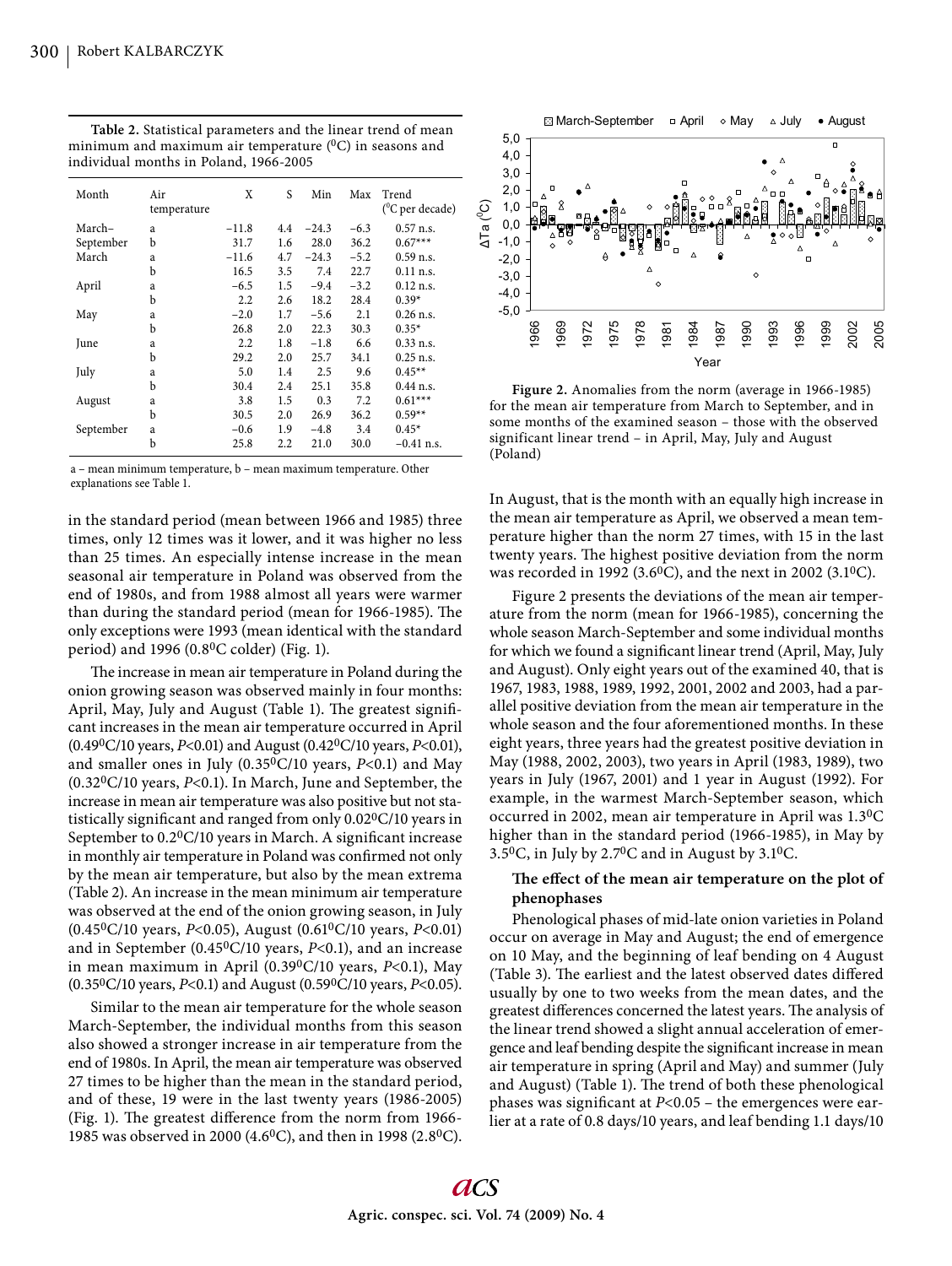| Table 3. Statistical indexes of agrotechnical dates and phenological phases of onion in Poland, 1966-2005 |        |                 |           |            |        |           |           |                        |
|-----------------------------------------------------------------------------------------------------------|--------|-----------------|-----------|------------|--------|-----------|-----------|------------------------|
| <b>BBCH</b> scale<br>Agrophase                                                                            |        | X (DOY)         |           | Date (day) | S(DOY) | Min (DOY) | Max (DOY) | Trend (day/10a)        |
|                                                                                                           |        | $1966 - 1985^b$ | 1966-2005 |            |        |           |           |                        |
| Sg                                                                                                        |        | 96.5            | 100.4     | $9 - 04$   | 6.9    | $26 - 03$ | $22 - 04$ | $-0.3$ <sup>n.s.</sup> |
| Ee                                                                                                        | 09 009 | 133.4           | 130.6     | $10 - 05$  | 5.0    | $2 - 05$  | $21 - 05$ | $-0.8**$               |
| Blb                                                                                                       | 48 408 | 221.1           | 218.0     | $4 - 08$   | 7.5    | $27 - 07$ | $17 - 08$ | $-1.1***$              |
| H                                                                                                         |        | 250.2           | 246.2     | $2 - 09$   | 6.5    | $21 - 08$ | $15 - 09$ | $-0.4$ <sup>n.s.</sup> |

X – mean (average of 17 stations from the Research Centre for Cultivar Testing), Sg – sowing, H – harvesting, BBCH–code: 09 009 – end of emergence (Ee), 48 408 – beginning of leaf bending (Blb). DOY – day of the year. Other explanations see Table 1.



Figure 3. Left: relation between phenological phases of onion (Ee, Blb) and mean air temperature (Ta<sub>21.03-30.04</sub>, Ta<sub>11.05-20.07</sub>) in Poland, 1966-2005 and right: deviations of the dates of phenophases (ΔEe, ΔBlb) and mean air temperature (ΔTa<sub>21.03-30.04</sub>, ΔTa<sub>11.05-</sub>  $_{20.07}$ ) from the average over 1966-1985. Correlation coefficients are significant with \*\*\* $P$ <0.01. DOY – day of the year

years. The times of sowing and harvest of onion had an insignificant negative trend, as observed between 1965 and 2005.

The examined onion phenophases were most correlated at *P*<0.01, with the mean air temperature from the period of 6-9 weeks before the earliest date of their occurrence (Fig. 3). The time of end of emergence was the strongest and negatively correlated with the mean air temperature between 21 March and 30 April, and the beginning of leaf bending between 11 May and 20 July. The correlation coefficients for these dependences were -0.79 and -0.69, respectively. The equations of linear regression show that the increase in mean air temperature by 10C between 21 March and 30 April, caused end of emergence to occur 3.8 days earlier, and leaf bending 4.4

days earlier, between 11 May and 20 July. The comparison of the times of phenophases between 1966 and 2005 with the standard period (1966-1995) in the light of the mean air temperature plot, showed earlier and earlier occurrence of the phenophases (Fig. 3), similar to the results of the analysis of the trends of emergence and leaf bending (Table 1). In the last twenty years (except 2003), we observed negative deviations 11 times for the emergences (from the standard period), and 15 times for leaf bending. With regard to emergence, the greatest negative deviations from the mean were observed in 1989, 2000 (by 8.6 days each), 1990 (7.6 days) and 2004 (6.5 days). The greatest positive deviation of mean air temperature from the norm occurred in 1990, between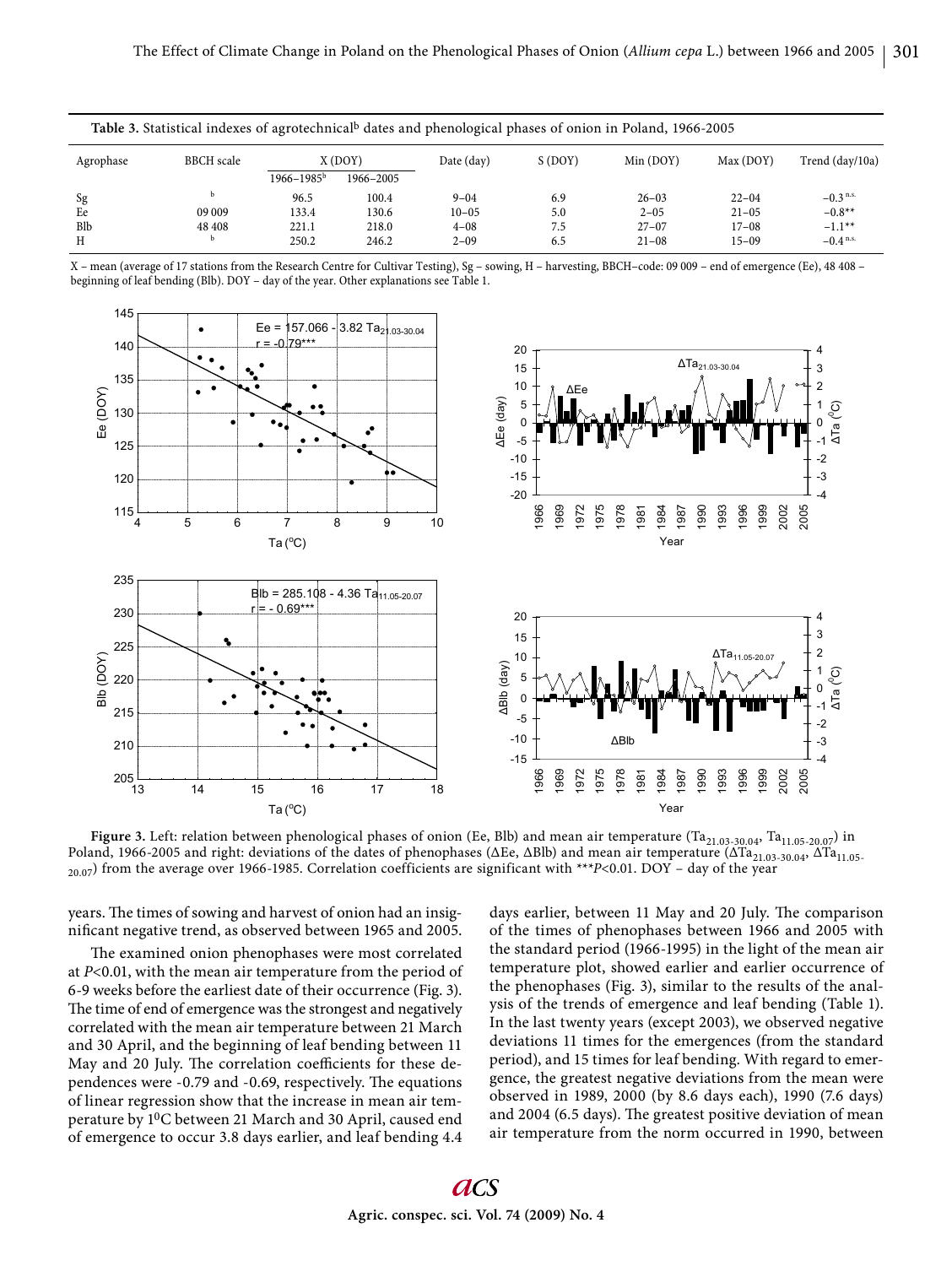| Duration of<br>agrophase | X<br>$\text{(day)}$ | $\text{(day)}$ | Min<br>$\text{(day)}$ | Max<br>(dav) | Trend<br>$\frac{day}{10a}$ |
|--------------------------|---------------------|----------------|-----------------------|--------------|----------------------------|
| $Sg-Ee$                  | 31.8                | 6.2            | 16                    | 45           | $-1.7*$                    |
| Ee-Blb                   | 85.6                | 8.3            | 72                    | 105          | $-0.7*$                    |
| $B1b-H$                  | 28.9                | 6.3            | 16                    | 43           | $-1.2$ n.s.                |

**Table 4.** Statistical indexes of onion development stages in Poland, 1966-2005

Other explanations see Tables 1 and 3.

21 March and 30 April, and was  $2.5$ <sup>0</sup>C. The greatest negative deviation from the norm of the date of leaf bending, which occurred in 1983, was accompanied by a mean air temperature greater by 1.20C than the norm, between 11 May and 20 July. Considerable deviations were also observed in 1994 (8.1 days) and 1992 (7.9 days), which were accompanied by a mean air temperature higher than in the standard period by 0.4 and 1.40C, respectively.

The consequence of the changes in the time of phenophases is the changing duration of onion development stages (Table 4). Significant changes in the length of these stages between 1966 and 2005 were proved statistically for two interphases, sowing – end of emergence, and end of emergence – beginning of leaf bending. The former shortened by 1.7 day/10 years (*P*<0.1), and the latter by 0.7 day/10 years (*P*<0.1).

## **Discussion**

Significant differences in air temperature, measured at meteorological stations in Poland between the 20<sup>th</sup> and 21<sup>st</sup> centuries for the individual months of the growing season of mid-late onion varieties (March-September) have been confirmed by e.g.: Kożuchowski and Degirmendžić (2005), Michalska and Kalbarczyk (2005) and Zawora (2005). Zawora (2005), using data from 44 stations of the Institute of Meteorology and Water Management, observed a 0.6<sup>0</sup>C increase in the mean annual air temperature in Poland in the 1990s, in comparison with a base period of 1961-1990; the greatest in August (by  $1.1\degree$ C) and April (1.0 $\degree$ C), and the smallest in September (by 0.10C). Kożuchowski and Degirmendžić (2005) analyzed the changes in air temperature between 1991 and 2000 compared with a base period between 1931 and 1960 in five regions of Poland, and not only using means, but also sums >0, >5 and  $>150$ C and the number of days with temperature  $< 00$ C and  $>15^{0}$ C, confirming its increase in the consecutive months of the onion growing season. Their studies (Kożuchowski and Degirmendžić, 2005) indicated that in all regions of Poland one can observe an increase in the sums of air temperature  $(0, 0, 0.5, 0.5)$ , and the greatest concerning the sums  $0<sup>0</sup>C$  in the area of south-western Poland. Michalska and Kalbarczyk (2005) showed a significant positive trend of mean air temperature in Szczecin Lowland (NW Poland) in almost all the months of the onion growing season with the greatest in August. An increase in air temperature in the consecutive months of the onion growing season was observed also in other European countries, e.g.: in Germany (Chmielewski et al., 2004; Schröder et al., 2006), Italy (Ventura et al., 2002),

Czech Republic and Slovakia (Brázdil et al., 1995). For example, in Germany (between 1961 and 2000), the greatest increase in the mean air temperature was observed in August (by 0.640C/10 years) (Chmielewski et al., 2004), which was similar to changes recorded in Poland. In the Czech Republic (1961-1992), an increase in mean air temperature in spring and summer was 0.240C/10 years, and in Slovakia 0.160C/10 years (Brázdil et al., 1995).

The changing air temperature caused differences in the plot of development in plants, both wild and cultivated (Ahas et al., 2000; Sparks et al., 2000; Chmielewski and Rötzer, 2002; Chmielewski et al., 2004; Kalbarczyk and Kalbarczyk, 2004; Tao et al., 2006). Changes in the dates of phenophases of cultivated plants were observed in Poland not only for onions, but also for mid-early potatoes. According to Kalbarczyk and Kalbarczyk (2004) a significant negative trend (at *P*<0.05) between 1972 and 1995 was visible for the main phenophases of potato: emergence, flowering and haulm drying. Similar to emergences and leaf bending of the mid-late onion varieties observed in Poland, and also in other areas of the world, a negative correlation between the date of phenophases and air temperature has been recorded. It not only concerned the mean air temperature, but also minimum and maximum (Ahas et al., 2000; Kozlov and Berlina, 2002; Chmielewski et al., 2004; Lu et al., 2006; Schieber, 2007). A negative dependence between the phase of full blossom in some plants, such as Pulmonaria officinalis, Dentaria bulbifera, Dalium odor*atum, Veronica offi cinalis, Mycelis muralis* and *Campanula trachelium,* and the sums of air temperature in the period prior to blossom, was also proved in middle Slovakia, with the most pronounced dependence between *Dentaria bulbifera* and the temperature in March-April (*r* = -0.91, *P*<0.01, *n* = 10) (Schieber, 2007). Also in Russia, on the Kola Peninsula, between the date of a given phenophase in some plants and the mean air temperature between June and August, a negative dependence was observed, i.e. for the ripening of cloudberry (*r* = -0.69, *P*<0.001) and ripening of cowberry (*r* = -0.52, *P*<0.001) (Kozlov and Berlina, 2002). Similar surveys have also been performed in urbanized areas, e.g. in the city of Beijing where research concerned the dependences between the blossom of four tree species (*Prunus davidina, Prunus armeniaca, Syringa oblata, Robinia pseudoacacia*) and the mean, minimum and maximum air temperature in the 30 day long period before this phenophase. The time of blossom was 2-3 days earlier per 10 years, depending on the species (Lu et al., 2006). The earlier phases, resulting from climatic warming, have also been reported in Germany (Chmielewski et al., 2004), Estonia (Ahas et al., 2000) and many other countries (Brázdil et al., 1995, Kozlov and Berlina, 2002). An increase of mean air temperature in Germany by 1.00C, between February and April, resulted in the earlier blossom of apple and cherry, 4.6 and 4.7 days/10 years, respectively (Chmielewski et al., 2004). In Estonia, the same increase in mean air temperature before a phenophase, depending on the species and the region of that country, resulted in an earlier pollination of maple (2.1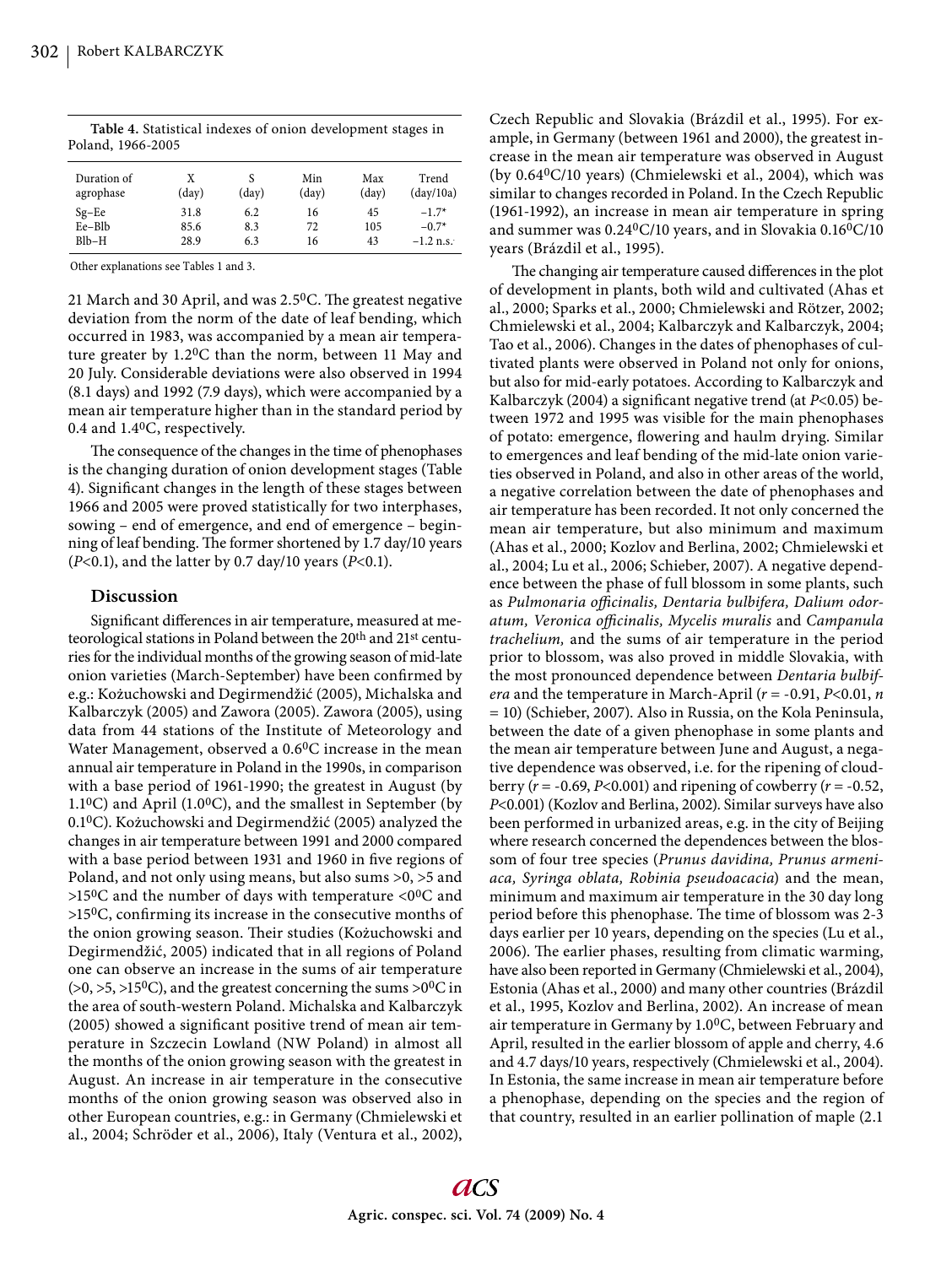days/10 years) and earlier waxy ripeness of rye by a remarkable 6.9 days/10 years (Ahas et al., 2000).

The observed reactions of cultivated plants to the changes in phenology induced by climate changes are radically different depending upon the examined species: sometimes the crop increases, sometimes it reduces (Tao et al., 2006; Wang et al., 2008; Xiao et al., 2008). For example, an increase in the maximum air temperature in spring in middle China actually results in an earlier time of sowing, blossom and ripening of wheat, which decreases the crop. The same air temperature in spring in the NE part of that country also results in an earlier time of sowing and blossom, but also in a later time of ripening of corn which consequently increases the crop (Tao et al., 2006).

## **Conclusion**

Between 1966 and 2005 in Poland, we observed a significant increase in the monthly mean air temperature during the onion growing season (March-September), the greatest change in temperature occurring each April (0.490C/10 years, *P*<0.01), the second greatest each August (0.420C/10 years, *P*<0.01) and the next greatest each July (0.350C/10 years, *P*<0.1), which lead to an earlier emergence and leaf bending each year. The size of these changes was greater the later in the phenophase they concerned. Emergence was earlier by 0.8 day/10 years, and leaf bending by 1.1 day/10 years. The time of emergence was most correlated with the mean air temperature between 21 March and 30 April, and the time of leaf bending between 11 May and 20 July. An increase in mean air temperature by 10C in the analyzed seasons caused emergence to occur 3.8 days earlier and leaf bending 4.4 days earlier. If these trends persisted - slightly earlier emergence and leaf bending onions of mid-late varieties will develop in different light, temperature and humidity. The consequence of these changes will be increasingly shorter growing seasons and probably more difficult conditions for the onion crop in Poland.

#### **References**

- Agrometeorological Bulletins. (1966-2002). Institute of Meteorology and Water Management. Warszawa (In Polish).
- Bulletins of State Hydrological and Meteorological Service. (2003- 2005). Institute of Meteorology and Water Management, Warszawa (In Polish).
- Ahas, R., Jaagus, J., Aasa, A. (2000). The phenological calendar of Estonia and its correlation with mean air temperature. Int. J. Biometeorol. 44: 159-166.
- Brázdil, R., Budìková, M., Faško, P., Lapin, M. (1995). Fluctuation of maximum and minimum air temperatures in the Czech and the Slovak Republics. Atmospheric Research. 37: 53-65.
- Chmielewski, F.M., Rötzer, T. (2002). Annual and spatial variability of the beginning of growing season in Europe in relation to air temperature changes. Clim. Res. 19: 257-264.
- Chmielewski, F.M, Müller, A., Bruns, E. (2004). Climate changes and trends in phenology of fruit trees and field crops in Germany, 1961-2000. Agric. Forest Meteorol. 121: 69-78.
- Chmielewski, F.M, Müller, A., Küchler, W. (2005). Possible impacts of climate change on natural vegetation in Saxony (Germany). Int. J. Biometeorol. 50: 96-104.
- Dalezios, N.R., Loukas, A., Bampzelis, D. (2002). The role of agrometeorological and agrohydrological indices in the phenology of wheat in central Greece. Physics and Chemistry of the Earth. 27: 1019-1023.
- Feliksik, E., Wilczyński, S., Durło, G. (2005). Dendroclimatological characterisation of Douglas-Fir (Pseudotsuga Menziesii (Mirb.) franco) occurring in the Polish Carpathians. Acta Sci. Pol. Silvarum Colendarum Ratio et Industria Lignaria. 4: 11–21 (In Polish.
- Kalbarczyk, E., Kalbarczyk, R. (2004). Influence of thermal and precipitation conditions on agrophenology of medium early potato in Poland. Acta Agrophysica. 3: 65-74 (In Polish).
- Kalbarczyk, R. (2006). Agrometeorological conditions of the growth of mid-late onion in central western Poland. Przegl. Nauk. IKŚ. 34: 140-151 (In Polish).
- Kalbarczyk, R. (2008). Effect of agrometeorological conditions on onion yield in central Poland. Folia Univ. Agric. Stetin. Agric., Aliment., Pisc., Zootech. 266: 43-58.
- Knight, C.G., Staneva, M.P. (2002). Climate change research in central and eastern Europe. GeoJournal. 57: 117-137.
- Kozlov, M.V., Berlina, N.G. (2002). Decline in length of the summer season on the Kola Peninsula, Russia. Climatic Change. 54: 387-392.
- Kożuchowski, K., Degirmendžić, J. (2005). Contemporary changes of climate in Poland: trends and variation in thermal and solar conditions related to plant vegetation. Pol. J. Ecol. 53: 283- 297.
- Kożuchowski, K., Żmudzka, E. (2002). The warming in Poland: the range and the seasonality of changes in air temperature during the second half of the 20<sup>th</sup> century. Miscellanea Geographica. 10: 103-111.
- Kuchar, L. (2005). The WGENK modified generator of daily weather for the Leeds of agrometeorological modelling. Woda Środow. Obszary Wiejsk. 5: 185-196 (In Polish).
- Lobell, D.B., Cahill, K.N., Field, C.B. (2007). Historical effect of temperature and precipitation on California crop yields. Climatic Change. 81: 187-203.
- Lorenc, H. (2000). Studies on 220-years (1779-1998) air temperature series in Warsaw and assessment of centuries tendencies. Institute of Meteorology and Water Management, Warszawa. Research Material, series: Meteorology. 31: 104 (In Polish).
- Lu, P., Yu, Q., Liu, J., Lee, X. (2006). Advance of tree-flowering dates in response to urban climate change. Agric. Forest Meteorol. 138: 120-131.
- Masson, V., Vimeux, F., Jouzel, J., Morgan, V., Delmotte, M., Ciais, P., Hammer, C., Johnsen, S., Lipenkov, V.Y., Mosley-Thompson, E., Petit, J.R., Steig, E.J., Stievenard, M., Vaikmae, R. (2000). Holocene climate variability in Antarctica Based on 11 ice-core isotopic Records. Quaternary Research. 54: 348-358.
- Mazurczyk, W., Lutomirska, B., Wierzbicka A. (2003). Relation between air temperature and length of vegetation period of potato crops. Agric. Forest Meteorol. 118: 169-172.
- Meier, U. (eds) (2001). BBCH Monograph. Growth stages of monoand dicotyledonous plants. Federal Biological Research Centre for Agriculture and Forestry. 130-133.
- Menzel, A. (2000). Trends in phenological phases in Europe between 1951 and 1996. Int. J. Biometeorol. 44: 76-81.
- Michalska, B., Kalbarczyk, E. (2005). Longterm changes in air temperature and precipitation on Szczecińska Lowland. EJPAU, Environmental Development. 8: www.media.ejpau.pl.
- Scheifinger, H., Menzel, A., Koch, E., Peter, Ch. (2003). Trends of spring time frost events and phenological dates in Central Europe. Theor. Appl. Climatol. 74: 41-51.
- Schieber, B. (2007). Changes of flowering phenology of six herbal species in a beech forest (central Slovakia): a decade analysis. Pol. J. Ecol. 55: 233-244.